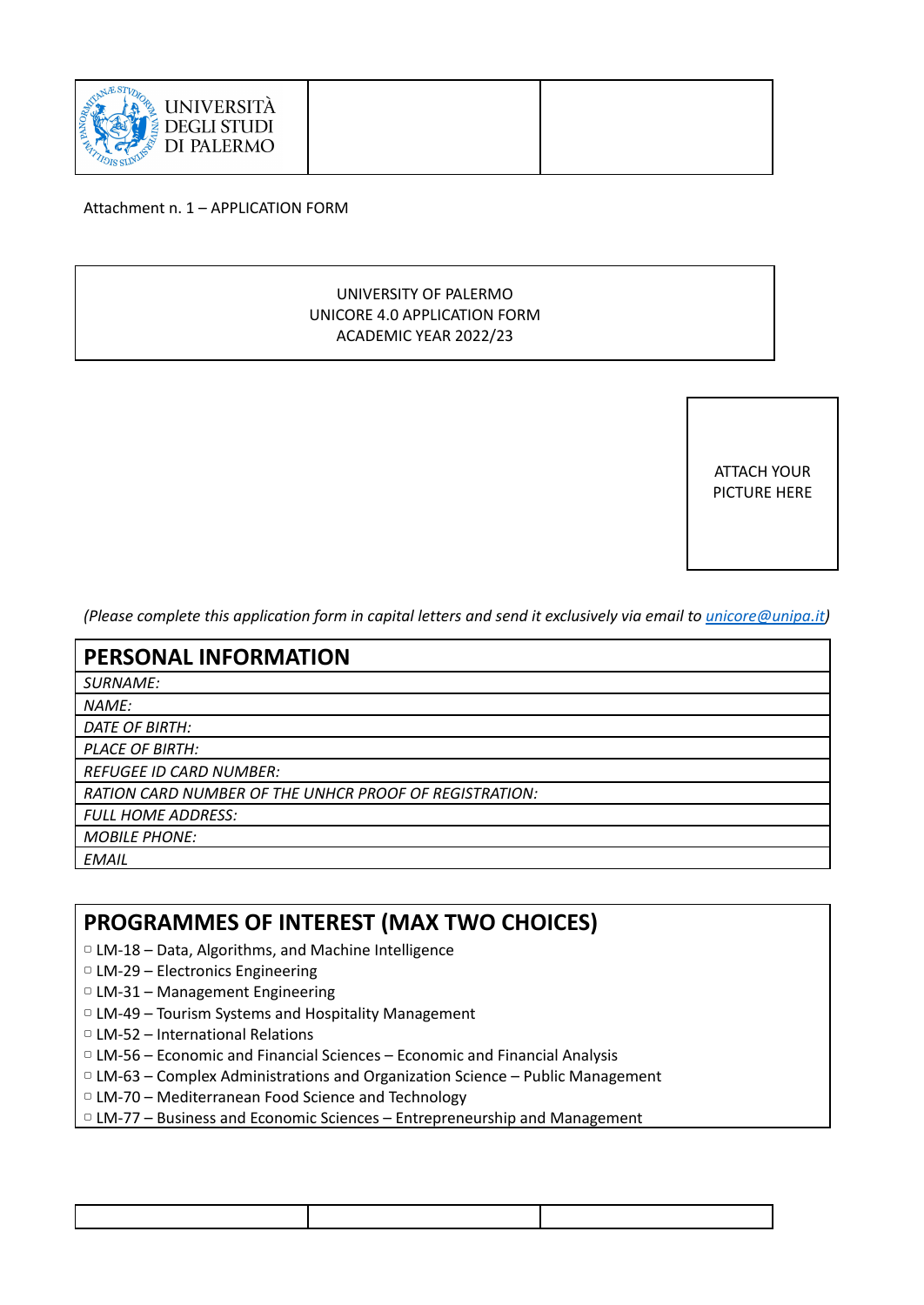

### HAVE YOU APPLIED FOR OTHER UNIVERSITIES?

(If you had, please list their names)

| ، ، |  |  |  |
|-----|--|--|--|
|     |  |  |  |

# **PERSONAL STATEMENT**

Please summarize in about 5 lines a presentation of professional profile, future professional goals and your motivation.

| <b>EDUCATION</b>         |
|--------------------------|
| <b>Bachelor's degree</b> |
|                          |
|                          |
|                          |
|                          |
| Final score (if any):    |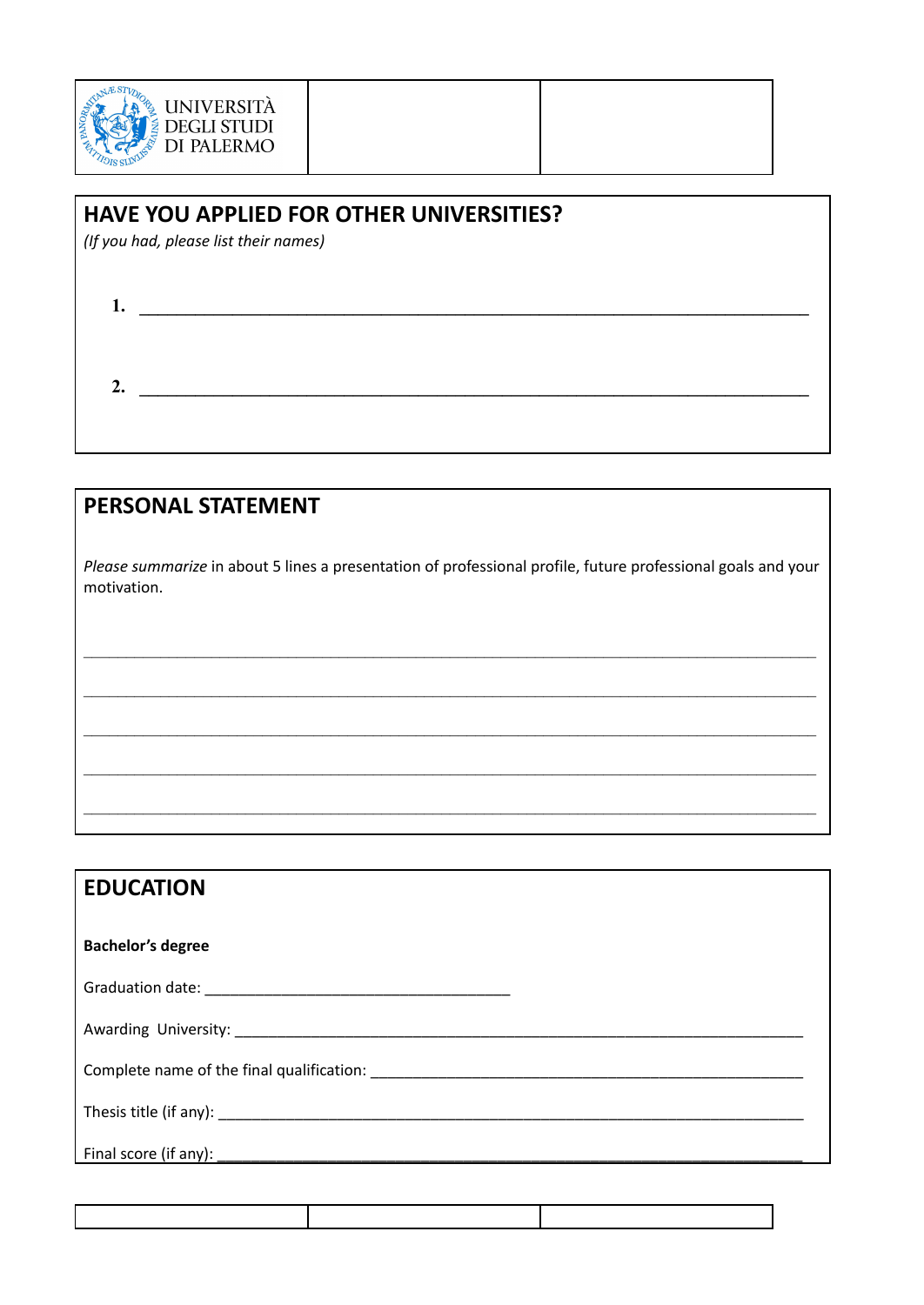

Г

| <b>DEGLI STUDI</b><br>DI PALERMO |
|----------------------------------|
|----------------------------------|

| <b>High School diploma</b>                                                                |  |  |
|-------------------------------------------------------------------------------------------|--|--|
|                                                                                           |  |  |
|                                                                                           |  |  |
| Complete name of the final qualification: example to the same of the final qualification: |  |  |
|                                                                                           |  |  |

| <b>WORK EXPERIENCE</b>                                                |
|-----------------------------------------------------------------------|
| <b>Experience #1</b>                                                  |
|                                                                       |
|                                                                       |
|                                                                       |
| Please briefly describe responsibility and what you did in this role: |
|                                                                       |
|                                                                       |
| <b>Experience #2</b>                                                  |
|                                                                       |
|                                                                       |
|                                                                       |
| Please briefly describe responsibility and what you did in this role: |
|                                                                       |
|                                                                       |
|                                                                       |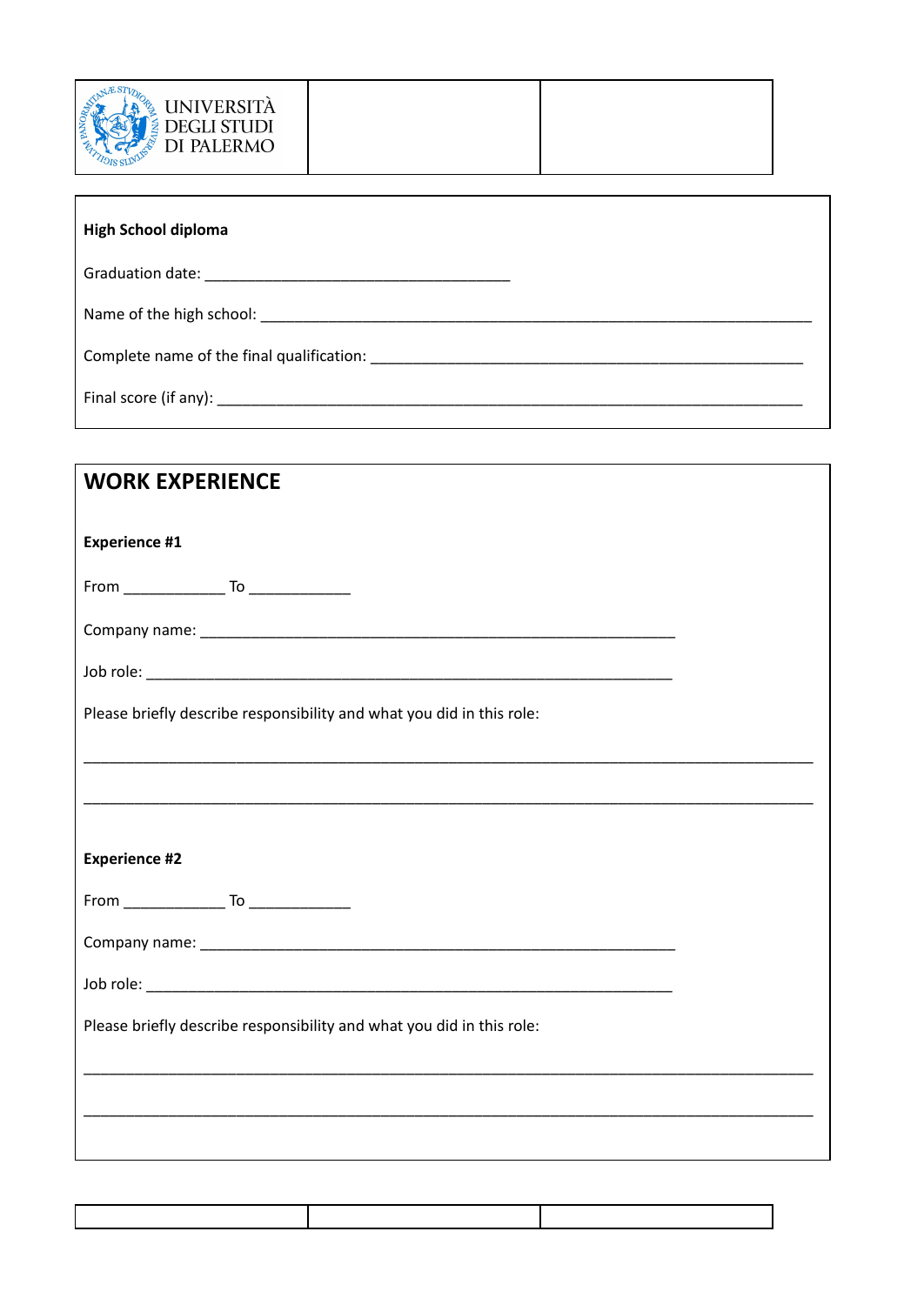| UNIVERSITÀ<br><b>DEGLI STUDI</b><br>DI PALERMO |  |  |
|------------------------------------------------|--|--|
|------------------------------------------------|--|--|

## **LANGUAGES**

*Level of language knowledge: M: mother tongue, A: elementary, B: intermediate, C: advanced*

| LANGUAGE | <b>WRITTEN LEVEL</b> | <b>SPOKEN LEVEL</b> |
|----------|----------------------|---------------------|
|          |                      |                     |
|          |                      |                     |
|          |                      |                     |
|          |                      |                     |
|          |                      |                     |

#### **Language certifications:**

*Please list here any language certification you have gained. Scanned copy of the certification must be attached to the application*

\_\_\_\_\_\_\_\_\_\_\_\_\_\_\_\_\_\_\_\_\_\_\_\_\_\_\_\_\_\_\_\_\_\_\_\_\_\_\_\_\_\_\_\_\_\_\_\_\_\_\_\_\_\_\_\_\_\_\_\_\_\_\_\_\_\_\_\_\_\_\_\_\_\_\_\_\_\_\_\_\_\_\_\_\_\_

\_\_\_\_\_\_\_\_\_\_\_\_\_\_\_\_\_\_\_\_\_\_\_\_\_\_\_\_\_\_\_\_\_\_\_\_\_\_\_\_\_\_\_\_\_\_\_\_\_\_\_\_\_\_\_\_\_\_\_\_\_\_\_\_\_\_\_\_\_\_\_\_\_\_\_\_\_\_\_\_\_\_\_\_\_\_

\_\_\_\_\_\_\_\_\_\_\_\_\_\_\_\_\_\_\_\_\_\_\_\_\_\_\_\_\_\_\_\_\_\_\_\_\_\_\_\_\_\_\_\_\_\_\_\_\_\_\_\_\_\_\_\_\_\_\_\_\_\_\_\_\_\_\_\_\_\_\_\_\_\_\_\_\_\_\_\_\_\_\_\_\_\_

\_\_\_\_\_\_\_\_\_\_\_\_\_\_\_\_\_\_\_\_\_\_\_\_\_\_\_\_\_\_\_\_\_\_\_\_\_\_\_\_\_\_\_\_\_\_\_\_\_\_\_\_\_\_\_\_\_\_\_\_\_\_\_\_\_\_\_\_\_\_\_\_\_\_\_\_\_\_\_\_\_\_\_\_\_\_

\_\_\_\_\_\_\_\_\_\_\_\_\_\_\_\_\_\_\_\_\_\_\_\_\_\_\_\_\_\_\_\_\_\_\_\_\_\_\_\_\_\_\_\_\_\_\_\_\_\_\_\_\_\_\_\_\_\_\_\_\_\_\_\_\_\_\_\_\_\_\_\_\_\_\_\_\_\_\_\_\_\_\_\_\_\_

\_\_\_\_\_\_\_\_\_\_\_\_\_\_\_\_\_\_\_\_\_\_\_\_\_\_\_\_\_\_\_\_\_\_\_\_\_\_\_\_\_\_\_\_\_\_\_\_\_\_\_\_\_\_\_\_\_\_\_\_\_\_\_\_\_\_\_\_\_\_\_\_\_\_\_\_\_\_\_\_\_\_\_\_\_\_

# **COMPUTER SKILLS**

*Please briefly describe your computer skills*

#### **SOFT SKILLS**

*Please briefly describe your soft/personal/interpersonal skills*